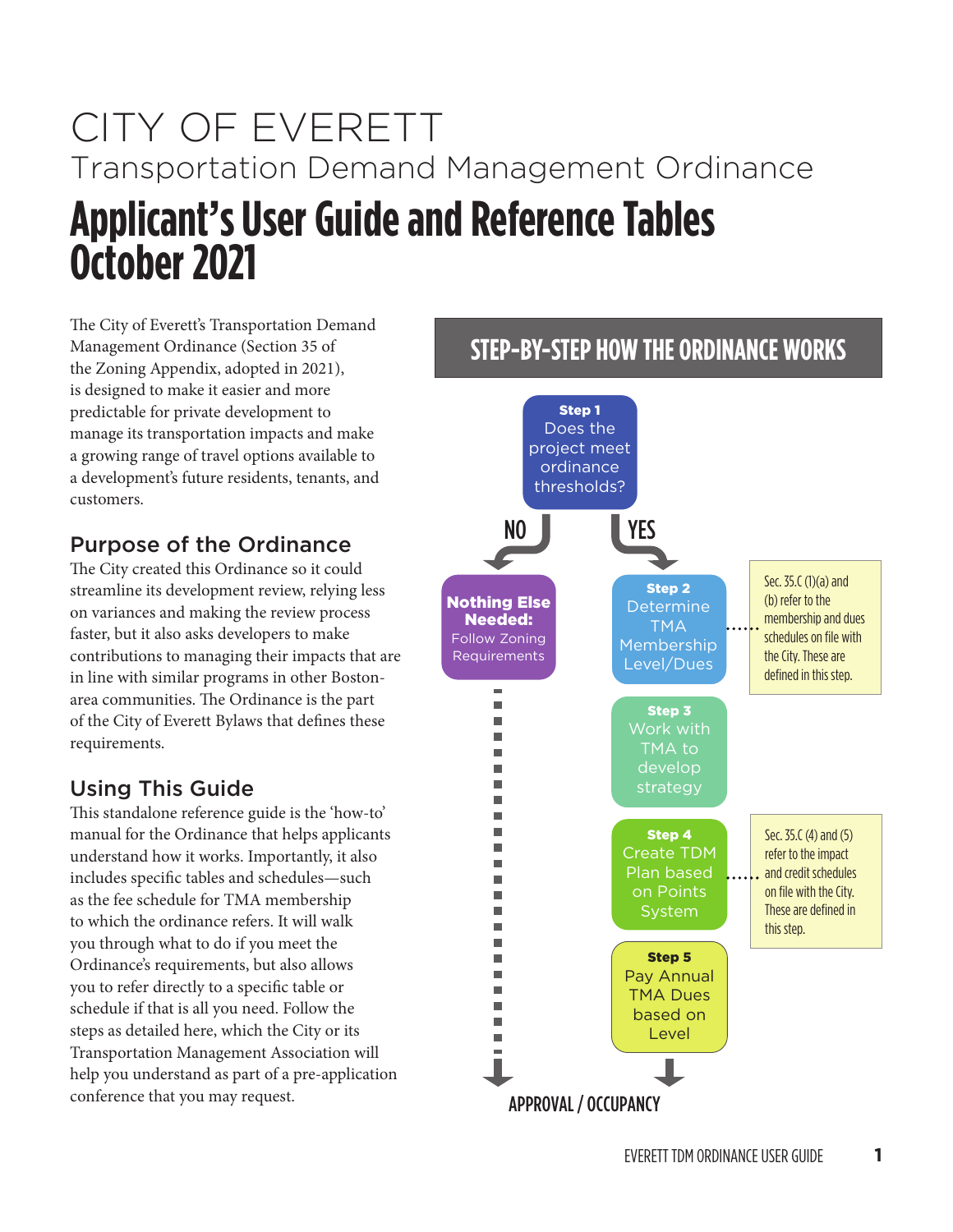### Step 1 **Does the ordinance apply to my development?** 1

The ordinance defines four thresholds for applicability. If your development project meets one or more of these, it is subject to the ordinance's requirements.



If the development has at least as much intensity as any one of these four components, it passes this threshold. One is all that is required—not all four.

| <b>LAND USE TYPE</b>                                                        | <b>THRESHOLD INTENSITY</b> |
|-----------------------------------------------------------------------------|----------------------------|
| Residential uses other than single-family detached dwellings                | 10 units                   |
| <b>Hotel Rooms</b>                                                          | 10 units                   |
| School Classrooms                                                           | 10 rooms                   |
| Commercial square footage, which may include office, retail, or restaurants | 10,000 gross square feet   |



Even if a development does not surpass any of the four intensity triggers defined in the Development Intensity threshold, any development generating at least 500 daily trip ends (with a trip end being either a trip originating on the site or a trip destined for the site) will be subject to the TDM ordinance requirements. All development applications will now need to provide a trip generation analysis so that this is always assessed as a potential threshold.



Development sites with a notably constrained pattern of access, as determined by the Planning Director or a designee from staff, will be subject to the ordinance requirements. The purpose of this is to manage the congestion and other transportation impacts that might result from having to use a single entry point for a large development, a single constrained road, or a type of street not designed for the traffic volumes expected to result from the development.



Projects that propose to add less parking than what is required in Section 17 of the City of Everett Zoning Ordinance OR more parking than this minimum requirement will be subject to the TDM ordinance. In other words, a development project may provide parking to meet the minimum requirements exactly and it is not subject to the TDM ordinance, but any other amount of parking, whether above or below that minimum-requirement amount, means the development is subject to the ordinance.

Any developments not passing any of these thresholds are not subiect to the requirements of the TDM ordinance, although they must continue to meet all other requirements of the City's Zoning Ordinance. Projects not meeting these thresholds may also voluntarily meet the regulations of the TDM Ordinance in lieu of meeting the parking **ratio requirement under Section 17.**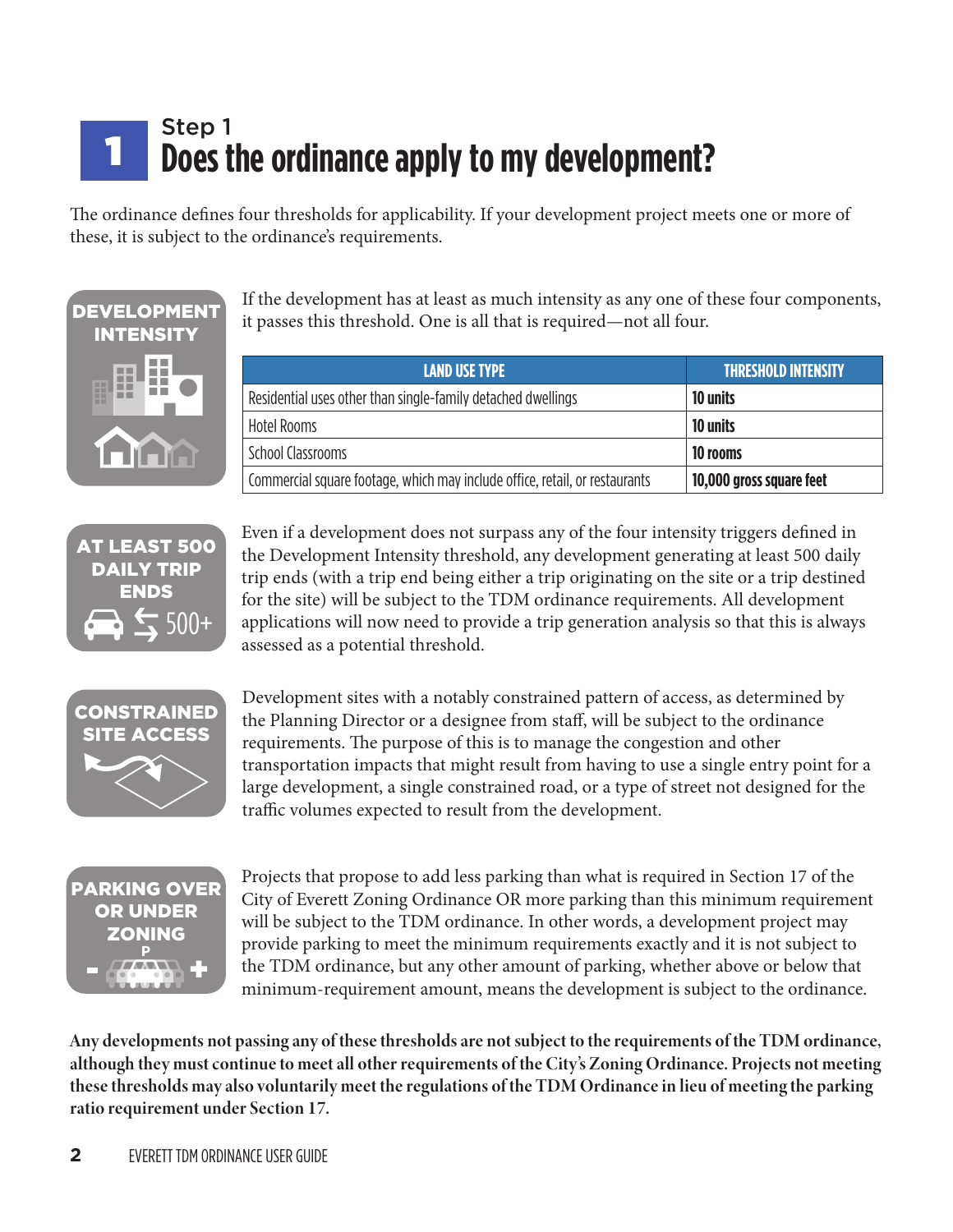### Step 2 **What should I do if the ordinance applies to me?** 2

The City has established a transportation management association (TMA) to work in partnership with the City's Planning and Development office to make sure that development is managing its transportation impacts and that any projects that meet the TDM Ordinance's thresholds are able to fulfill their requirements easily and successfully.

This TMA is designed to do much of the work of managing demand, and is here to serve as a resource for developers required to comply with the ordinance—as well as for the City in general. For this reason, **the main requirement for developers who meet the ordinance's thresholds is simply to join the TMA,** based on a membership dues structure outlined in the following table. All members pay the base membership fee on an annual level, and if you are required by the TDM ordinance to join the TMA, you will pay the Permitted Membership Level fees on top of that. The Partner Membership Level defined in the table is for organizations that choose to join the TMA outside of the development process (i.e. they are operating in buildings and development that already exist today). You will pay a prorated amount of dues to the TMA for the portion of your first calendar year, and a full amount every year after that. **Projects that do not meet the Development Intensity threshold but that opt to join the TMA and follow the requirements of the**  TDM ordinance will be required to make a one-time payment for five (5) years of membership at Permitted Mem**bership levels and will be exempt from future membership dues.**

| <b>FEE SCHEDULE FOR TMA MEMBERSHIP:</b> Referred to in Sec. 35.C (1)(a) and (b) of the Ordinance |                                                           |                                                                                                                                             |                                                                                                                        |                                                                                                                               |  |
|--------------------------------------------------------------------------------------------------|-----------------------------------------------------------|---------------------------------------------------------------------------------------------------------------------------------------------|------------------------------------------------------------------------------------------------------------------------|-------------------------------------------------------------------------------------------------------------------------------|--|
|                                                                                                  |                                                           | <b>Annual Membership Payments</b>                                                                                                           |                                                                                                                        |                                                                                                                               |  |
| Development Type and<br>Intensity Level                                                          | <b>Base Membership</b><br>(everyone joining<br>pays this) | Added Dues for <b>Partner</b><br><b>Membership</b><br>(for organizations that choose to join the<br>TMA outside of the development process) | Added Dues for Permitted<br><b>Membership</b><br>(for organizations required to join<br>the TMA through the ordinance) | Added Dues for <b>Associate/</b><br><b>Permitted Membership</b><br>(for Permitted Member<br>organizations until CO is issued) |  |
| <b>Residential Development</b>                                                                   |                                                           |                                                                                                                                             |                                                                                                                        |                                                                                                                               |  |
| Fewer than 50 units                                                                              | \$500                                                     | \$18 per unit                                                                                                                               | \$25 per unit                                                                                                          | \$12.50 per unit                                                                                                              |  |
| 51 up to 200 units                                                                               | \$750                                                     | \$18 per unit                                                                                                                               | \$25 per unit                                                                                                          | \$12.50 per unit                                                                                                              |  |
| 201 up to 350 units                                                                              | \$1,000                                                   | \$18 per unit                                                                                                                               | \$25 per unit                                                                                                          | \$12.50 per unit                                                                                                              |  |
| 351 units and greater                                                                            | \$1,500                                                   | \$18 per unit                                                                                                                               | \$25 per unit                                                                                                          | \$12.50 per unit                                                                                                              |  |
|                                                                                                  | <b>Commercial Development (includes hotels)</b>           |                                                                                                                                             |                                                                                                                        |                                                                                                                               |  |
| Less than 50,000 SF                                                                              | \$500                                                     | \$0.02 per square foot                                                                                                                      | \$0.03 per square foot                                                                                                 | \$0.015 per square foot                                                                                                       |  |
| 50,001 - 250,000 SF                                                                              | \$750                                                     | \$0.02 per square foot                                                                                                                      | \$0.03 per square foot                                                                                                 | \$0.015 per square foot                                                                                                       |  |
| 250,001 - 500,000 SF                                                                             | \$1,000                                                   | \$0.02 per square foot                                                                                                                      | \$0.03 per square foot                                                                                                 | \$0.015 per square foot                                                                                                       |  |
| Over 500,000 SF                                                                                  | \$1,500                                                   | \$0.02 per square foot                                                                                                                      | \$0.03 per square foot                                                                                                 | \$0.015 per square foot                                                                                                       |  |

# Associate-Level TMA Membership

If your development application is approved but there is any length of time between receiving a building permit and/ or site plan approval and receiving a full certificate of occupancy (CO), you join the TMA at an 'Associate' level, which means you pay 50 percent of the dues as described above during that time. You would pro-rate your dues for the first calendar year in which your TMA membership takes effect, just as you would for a full membership. However, you only have to pay this reduced Associate rate until you receive a CO, at which time your membership transitions to full status and you pay a pro-rated portion of the balance for whatever remains of the fiscal year. This amount is collected prior to issuance of the CO.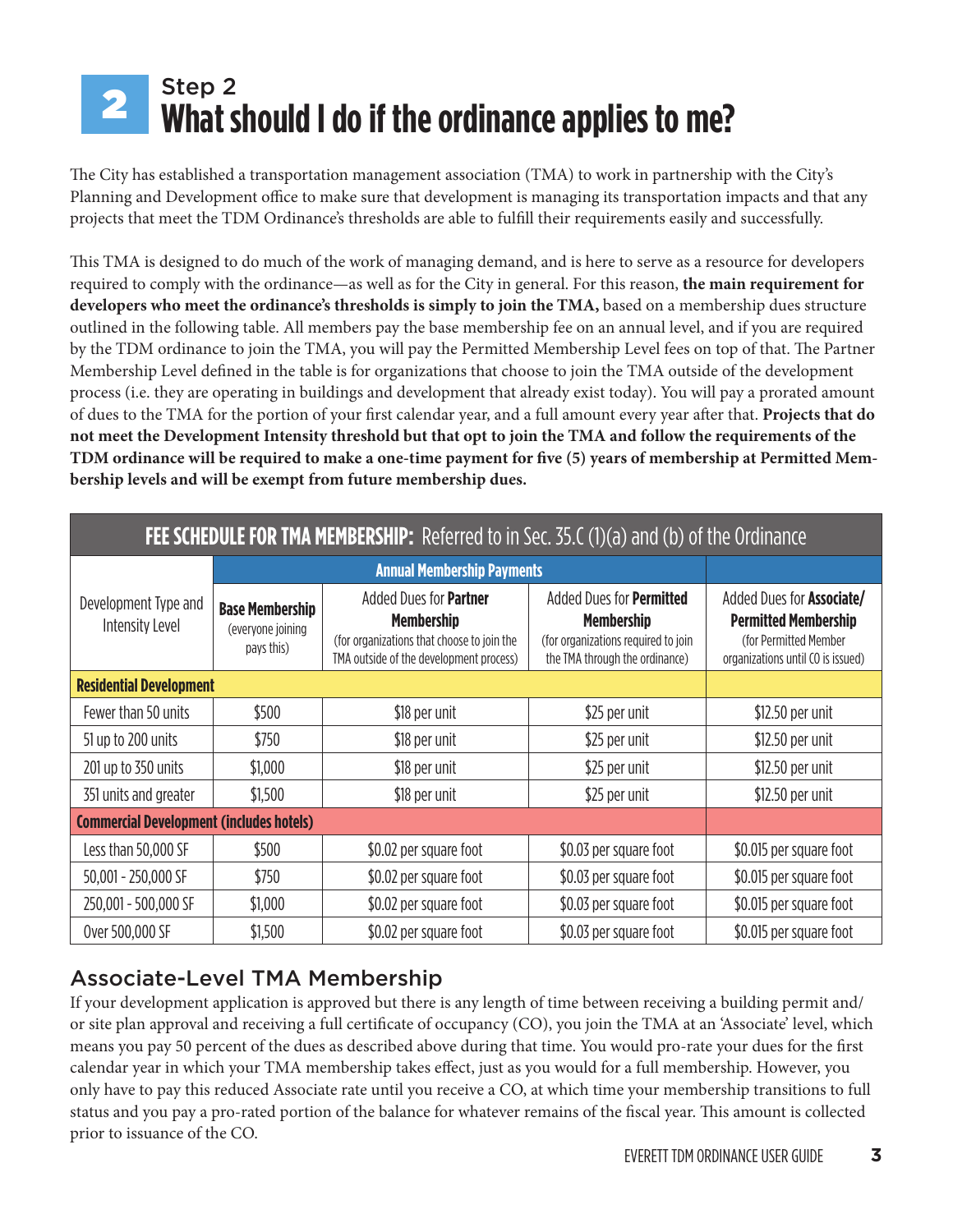### Step 3 **What will the TMA do for me?** 3

The TMA is a new organization in Everett and is starting out providing basic assistance in commuting reduction and commuting alternatives. Its main purpose is to help developers (and the property managers, tenants, and owners that manage and occupy properties after development is finished) understand what their travel options are. It will function as a strategic advisor or a mobility manager, and will work closely with specific developers, tenants, or property managers to determine the best way to meet travel needs.

Each of the different TMA membership levels discussed in Step 2 brings its own range of possible services.

|                             | <b>TDM Option</b>                                | <b>Base Level</b>         | <b>Partner Level</b>      | <b>Permitted</b><br><b>Level</b> | Permitted/<br><b>Associate Level</b> |
|-----------------------------|--------------------------------------------------|---------------------------|---------------------------|----------------------------------|--------------------------------------|
|                             | <b>Custom Survey Analysis</b>                    |                           | $\boldsymbol{\mathsf{X}}$ | X                                | X                                    |
| Consulting                  | Initial Shuttle Planning                         |                           |                           | $\mathbf x$                      | $\pmb{\mathsf{x}}$                   |
| and Technical<br>Assistance | Site Specific Zipcode Analysis/Mobility Report   |                           | $\boldsymbol{\mathsf{X}}$ | $\boldsymbol{\mathsf{X}}$        | $\pmb{\mathsf{X}}$                   |
|                             | <b>Survey Distribution</b>                       | $\pmb{\mathsf{x}}$        | $\pmb{\mathsf{x}}$        | $\boldsymbol{\mathsf{X}}$        | $\boldsymbol{\mathsf{X}}$            |
|                             | TDM Site Plan Assessment and Implementation      |                           |                           | $\mathbf x$                      | $\boldsymbol{\mathsf{X}}$            |
|                             | <b>Customized Marketing Materials</b>            |                           |                           | $\mathbf x$                      |                                      |
|                             | <b>Customized Marketing Plan</b>                 |                           | $\mathbf x$               | $\mathbf x$                      |                                      |
| Marketing                   | Marketing Materials (Standard)                   | $\boldsymbol{\mathsf{X}}$ | $\pmb{\mathsf{x}}$        | $\mathbf x$                      | $\boldsymbol{\mathsf{X}}$            |
|                             | On site Marketing Events                         |                           | $\boldsymbol{\mathsf{X}}$ | $\mathbf x$                      |                                      |
|                             | Blue Bike Subsidy Program                        |                           | $\pmb{\mathsf{x}}$        | $\mathbf x$                      |                                      |
|                             | Carpool/Vanpool Subsidy Program                  |                           | $\mathbf x$               | $\pmb{\mathsf{x}}$               |                                      |
|                             | Carshare Subsidy Program                         |                           | $\boldsymbol{\mathsf{X}}$ | $\boldsymbol{\mathsf{X}}$        |                                      |
|                             | <b>Emergency Ride Home</b>                       |                           | $\boldsymbol{\mathsf{X}}$ | $\boldsymbol{\mathsf{X}}$        |                                      |
| <b>TDM Services</b>         | <b>MBTA Subsidy Program</b>                      |                           | $\boldsymbol{\mathsf{X}}$ | $\mathbf x$                      |                                      |
|                             | Personalized Trip Planning                       |                           | $\mathbf x$               | $\mathbf x$                      |                                      |
|                             | Private Ride Matching Platform/Network           |                           |                           | $\mathbf x$                      |                                      |
|                             | Ride matching/Trip Planning                      | $\pmb{\mathsf{x}}$        | $\mathbf x$               | $\mathbf x$                      | $\pmb{\mathsf{X}}$                   |
|                             | Trip Logging Incentive Program                   |                           | $\pmb{\mathsf{x}}$        | $\pmb{\mathsf{x}}$               |                                      |
|                             | Vanpool Formation Assistance                     |                           | $\boldsymbol{\mathsf{X}}$ | $\mathbf x$                      |                                      |
|                             | Annual Member Meeting                            | $\mathbf x$               | $\boldsymbol{\mathsf{X}}$ | $\mathbf x$                      | $\boldsymbol{\mathsf{X}}$            |
|                             | Member Recognition                               | $\pmb{\mathsf{x}}$        | $\pmb{\mathsf{X}}$        | $\pmb{\mathsf{x}}$               | $\boldsymbol{\mathsf{X}}$            |
|                             | News and Educational Resources                   | $\mathbf x$               | $\mathbf x$               | $\mathbf x$                      | $\boldsymbol{\mathsf{X}}$            |
| and Recognition<br>Support  | <b>TMA Board Seat</b>                            |                           | $\mathbf x$               | $\mathbf x$                      |                                      |
|                             | <b>Transportation Coordinator Network Events</b> |                           | $\mathbf x$               | $\mathbf x$                      |                                      |
|                             | <b>Transportation Coordinator Training</b>       |                           | $\pmb{\mathsf{x}}$        | $\mathbf x$                      |                                      |
|                             | Trip Reduction/Program Usage Reporting           |                           | $\pmb{\mathsf{X}}$        | $\pmb{\mathsf{x}}$               |                                      |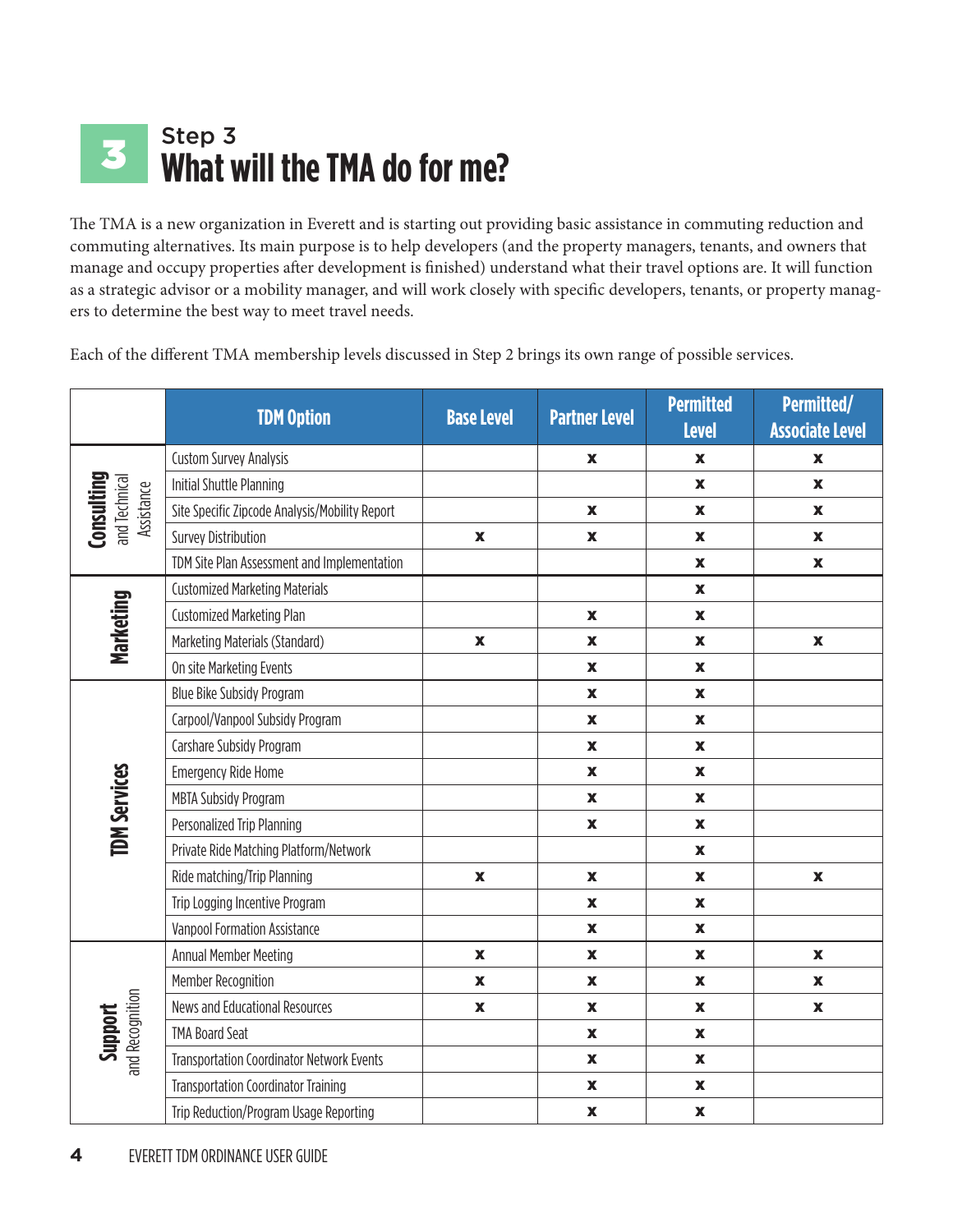### Step 4 **Create TDM Plan based on Points System** 4

The main requirement for any development projects that pass the thresholds from Step 1 is to join the TMA and work closely with the TMA to ensure that you're reducing transportation-related impacts as much as possible. During the first years the TMA is in operation, its membership will continue growing and the organization will take on greater capacity to provide services and develop custom solutions for developers.

The specific ways the TMA can support a development project will be captured in the development review process in a way that allows developers a greater range of options for how to manage impacts, but also asks for more specific documentation of this impact itself. This is a points-based system that makes it very clear what a development project's scale of impact will be, but also allows a greater range of choices in addressing it. The TMA will continue to be a key partner and facilitator in this.

TDM Plans will follow a simple points system that assigns an impact score based on the cumulative total of all transportation impacts, and a credit score based on a series of TDM-based approaches intended to offset that impact.

| <b>SCHEDULE OF TDM IMPACTS:</b> Referred to in Sec. 35.C (4) of the Ordinance |                                                                                                           |                     |  |  |
|-------------------------------------------------------------------------------|-----------------------------------------------------------------------------------------------------------|---------------------|--|--|
| <b>Impact Category</b>                                                        | <b>Specific Impact</b>                                                                                    | <b>Impact Value</b> |  |  |
|                                                                               | 0 to 100 trip ends, inclusive                                                                             | 3 points            |  |  |
| <b>Peak Hour Trip Ends</b>                                                    | 101 to 200 trip ends, inclusive                                                                           | 5 point             |  |  |
|                                                                               | 201 to 300 trip ends, inclusive                                                                           | 8 points            |  |  |
|                                                                               | Every additional 100 trip ends, or portion thereof                                                        | 3 points            |  |  |
|                                                                               | Intersection within traffic study with a level of service reduction of two letter grades<br>(e.g. C to E) | 2 points for each   |  |  |
| <b>Traffic Operations</b>                                                     | Intersection within traffic study reaching failing level of service (LOS F)                               | 3 points for each   |  |  |
|                                                                               | Intersection within traffic study with multimodal LOS below D                                             | 2 points for each   |  |  |
|                                                                               | 1 to 20 spaces, inclusive                                                                                 | 2 points            |  |  |
|                                                                               | 21 to 40 spaces, inclusive                                                                                | 4 points            |  |  |
| <b>Amount of Parking Provided</b>                                             | 41 to 60 spaces, inclusive                                                                                | 6 points            |  |  |
| <b>Above or Below the Minimum</b><br><b>Requirements of Section 17 of</b>     | 61 to 80 spaces, inclusive                                                                                | 8 points            |  |  |
| the Zoning Ordinance                                                          | 81 to 100 spaces, inclusive                                                                               | 10 points           |  |  |
|                                                                               | Every additional 20 spaces, or portion thereof, from 101 to 200 spaces, inclusive                         | 3 points            |  |  |
|                                                                               | Every additional 20 spaces, or portion thereof, above 201 spaces                                          | 4 points            |  |  |

The table below details how much each type of impact is to be scored. Applicants must calculate all impacts listed here and compute a score that adds up all of the corresponding points totals with each.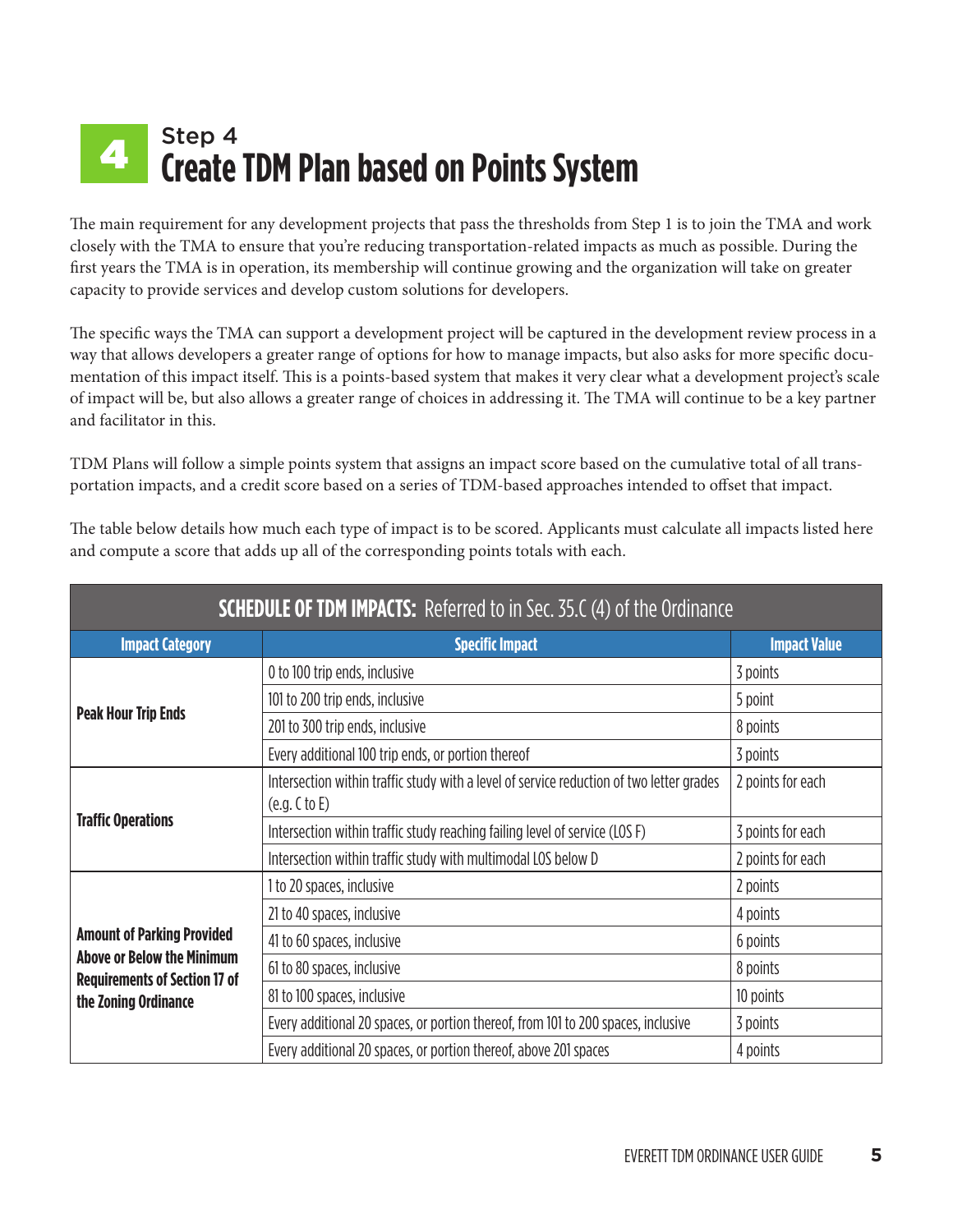The table below details how much each TDM option is worth in points. Applicants are required to document which of these options will be used and the sum total of the credit points assigned to each, and for a TDM Plan to be approved the credit score must be equal to or exceed the impact score.

|                                                                      | <b>SCHEDULE OF TDM CREDITS:</b> Referred to in Sec. 35.C (5) of the Ordinance                                                                                                                                                     |                               |
|----------------------------------------------------------------------|-----------------------------------------------------------------------------------------------------------------------------------------------------------------------------------------------------------------------------------|-------------------------------|
| <b>TDM Category</b>                                                  | <b>TDM Option</b>                                                                                                                                                                                                                 | <b>Credit</b><br><b>Value</b> |
| Shuttle and                                                          | <b>Internal Shuttles</b>                                                                                                                                                                                                          | 2 points                      |
| <b>Circulator Transit</b>                                            | External Shuttle Service to one MBTA Station, Weekday Peak Hour Operations Only<br>(7 AM to 9 AM and 4 PM to 6 PM)                                                                                                                | 6 points                      |
|                                                                      | External Shuttle Service to one MBTA Station, All-Day Weekday Service<br>(a service span of at least 7 AM - 10 PM)                                                                                                                | 8 points                      |
|                                                                      | External Shuttle Service to one MBTA Station, 7-day, all-day service<br>(a service span of at least 7 AM - 10 PM)                                                                                                                 | 10 points                     |
| <b>Transit Incentive</b>                                             | Universal Transit Passes through MBTA Subsidy Program                                                                                                                                                                             | 4 points                      |
| Programs                                                             | Pre-Tax Payroll Deduction                                                                                                                                                                                                         | 1 point                       |
| Rideshare                                                            | <b>Rideshare Matching Services</b>                                                                                                                                                                                                | 1 point                       |
| Incentive                                                            | Vanpool Program                                                                                                                                                                                                                   | 2 points                      |
| Programs                                                             | Vanpool/Carpool Preferred Parking Spaces, up to 3 spaces                                                                                                                                                                          | 1 point                       |
|                                                                      | Vanpool/Carpool Preferred Parking Spaces, each additional space beyond 3                                                                                                                                                          | 1 point                       |
| Parking                                                              | <b>Unbundling Parking from Commercial Leases</b>                                                                                                                                                                                  | 3 points                      |
| Management                                                           | Unbundling Parking from Residential Leases                                                                                                                                                                                        | 2 points                      |
| Programs                                                             | Use of a Shared Parking Program per Zoning Ordinance                                                                                                                                                                              | 2 points                      |
| Active<br>Transportation<br>Programs<br>and Project<br>Contributions | Blue Bikes (Bikeshare) Membership for Interested Employees/Residents                                                                                                                                                              | 1 point                       |
|                                                                      | Short-term bicycle parking provided at a ratio of 1 space per each 300 gross square feet of retail and restaurant (a<br>maximum of 2 points can be awarded with this TDM option)                                                  | 1 point                       |
|                                                                      | Long-term bicycle parking (covered or indoor) provided at a ratio of 1 space per each 500 gross square feet of office<br>use (a maximum of 2 points can be awarded with this TDM option)                                          | 1 point                       |
|                                                                      | Long-term bicycle parking (covered or indoor) provided at a ratio of 1 space per each residential unit (a maximum<br>of 2 points can be awarded with this TDM option)                                                             | 1 point                       |
|                                                                      | Sponsorship of Blue Bikes (Bikeshare) station on site adjacent to right-of-way                                                                                                                                                    | 3 points                      |
|                                                                      | Sponsorship of Blue Bikes station in right-of-way adjacent to the site                                                                                                                                                            | 2 points                      |
| <b>Site Amenities</b>                                                | On-Site Daycare                                                                                                                                                                                                                   | 2 points                      |
| and Development<br>Components                                        | On-Site Public Realm: publicly-accessible space equivalent to 5 percent of a lot area beyond existing City<br>requirements                                                                                                        | 2 points                      |
|                                                                      | On-Site Affordable Housing: every additional 2 percent of units (based on total number of units) reserved for 80% of<br>AMI or less beyond existing City requirements (a maximum of 4 points can be awarded with this TDM option) | 2 points                      |
|                                                                      | Ground level commercial space in mixed use developments: every 1,000 square feet beyond existing City<br>requirements where applicable                                                                                            | 2 points                      |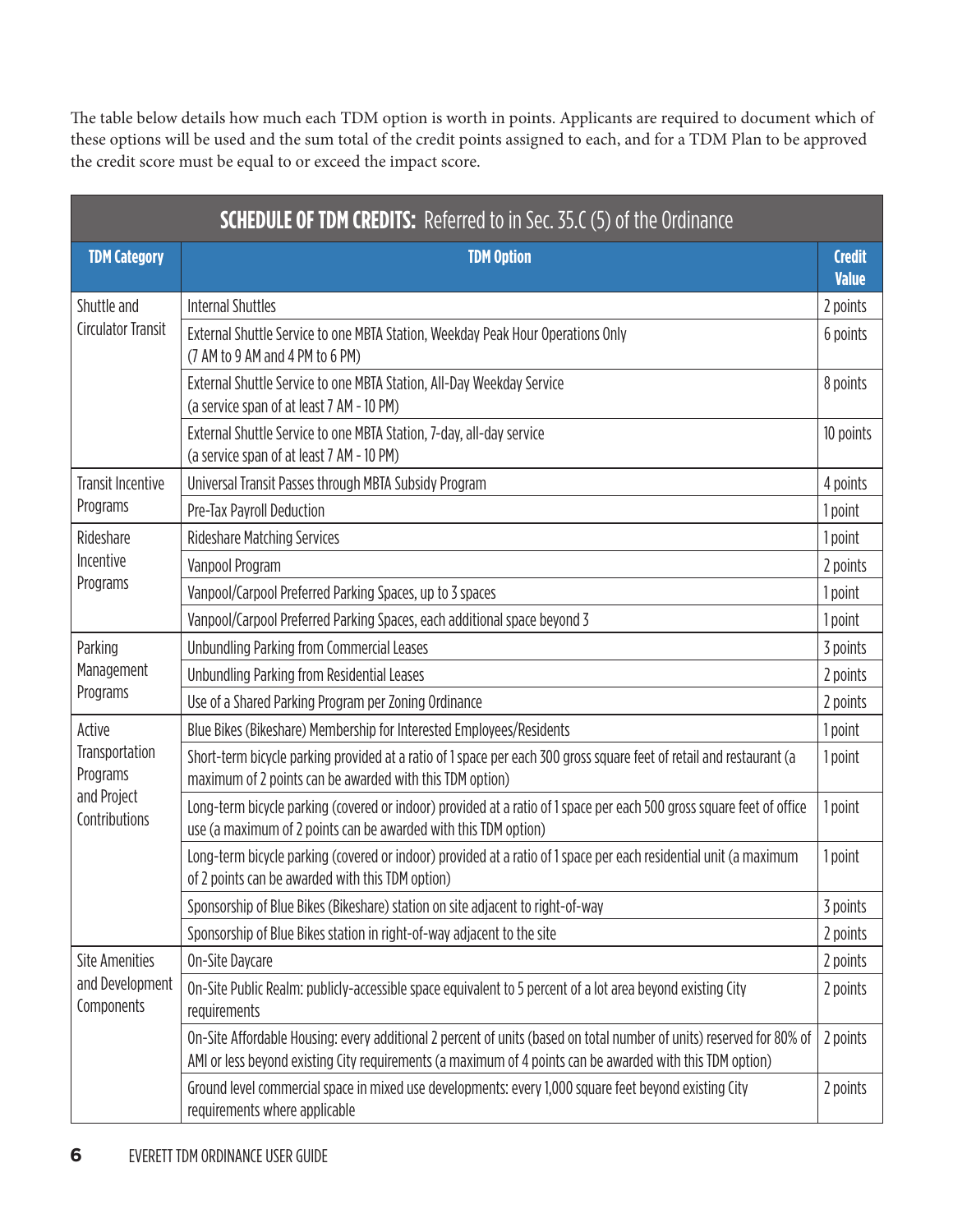Applicants will document how their development project scores in a TDM plan that will be included as part of an application—and that the City must approve prior to the project receiving final approval and permitting. This will be on file with the City and the requirements that it sets out will run with the development's certificate of occupancy, meaning anyone who controls the property after the original developer is also committed to meet the TDM plan requirements. However, as in earlier steps of the process, the TMA will help the developer (or subsequent property manager or tenant) to administer the TDM plan and, as necessary, amend it should TDM options that are more effective or more suitable to a development become available.

The tables below show how an example TDM plan program might be structured on a fictional development project.

| Development Example A:                                                                                                                         | Per Step 1, This development meets TDM ordinance requirements                                                                                                                         |
|------------------------------------------------------------------------------------------------------------------------------------------------|---------------------------------------------------------------------------------------------------------------------------------------------------------------------------------------|
| 40 residential units                                                                                                                           | because of the residential component. Per this step, it must assemble a                                                                                                               |
| 5,000 square feet of retail                                                                                                                    | TDM plan for how its impacts will be offset with credits.                                                                                                                             |
| <b>Transportation Impacts:</b>                                                                                                                 | Per Step 4, the TDM plan must document three main types of traffic                                                                                                                    |
| 33 PM peak trip ends                                                                                                                           | impacts: the trips generated, effects on the performance of adjacent                                                                                                                  |
| <b>One</b> intersection with reductions in<br>level of service by two grades<br>50 parking spaces provided (97<br>would be required in zoning) | intersections, and parking spaces provided. Keep in mind that meeting<br>the Zoning Ordinance's minimum parking requirements—but not<br>exceeding them-constitutes no parking impact. |

### IMPACTS

| <b>Transportation Impact Factor</b> | <b>Impact</b>                | <b>Impact Score</b> | Overall impact is based on                                        |
|-------------------------------------|------------------------------|---------------------|-------------------------------------------------------------------|
| Trip generation                     | 33 trips (PM peak)           | 2 points            | the calculation values in this                                    |
| <b>Traffic Operations</b>           | One affected intersection    | 2 points            | step. This development sees its<br>greatest impacts from proposed |
| Parking Spaces Provided             | 50 (47 below zoning minimum) | 6 points            | parking being below the zoning                                    |
| <b>TOTAL IMPACT SCORE</b>           |                              | 10 points           | minimum rates.                                                    |

### **CREDITS**

| <b>TDM Factor</b>                                                                            | <b>Application on Site</b>                                                    | <b>Credit Score</b> |  |
|----------------------------------------------------------------------------------------------|-------------------------------------------------------------------------------|---------------------|--|
| Unbundling Residential Parking from<br>Leases                                                | All units will have to lease<br>parking separately                            | 2 points            |  |
| Long-term bicycle parking for 80<br>bicycles (two per unit), accessible<br>only to residents | Indoor bike storage/service<br>room providing two spaces per<br>unit          | 2 points            |  |
| Universal transit passes through MBTA<br>Subsidy Program                                     | Property/HOA manager provides<br>to residents, or TMA distributes<br>directly | 4 points            |  |
| Blue Bikes station adjacent to street<br>right-of-way                                        | Station installed along adjacent<br>street near building entrance             | 2 points            |  |
| <b>TOTAL CREDIT SCORE</b>                                                                    |                                                                               | 10 points           |  |

**Willeman Applicants have numerous** ways to meet their credit needs to offset the impact score. This particular development focused on unbundling parking space permissions from leases and on encouraging bicycle use through an on-site facility.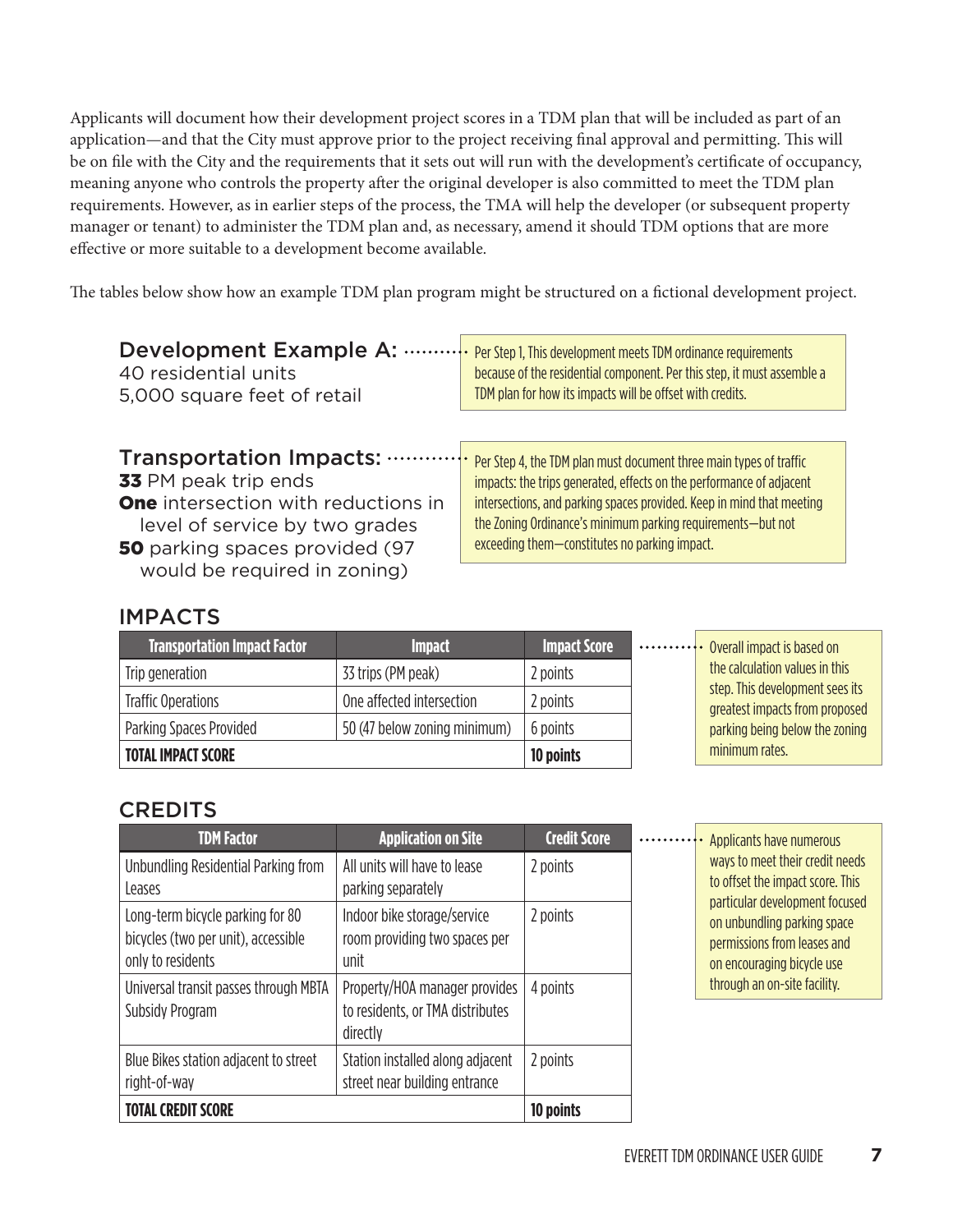#### Step 5 **Pay Annual TMA Dues** 5

This is simply the step where developers make a dues payment to the TMA, who in turn certifies this payment to the City so that full COs and other necessary permits can be issued. The dues schedule is defined in the table in Step 2 of this user guide.

Referring to our example development from Step 4 and assuming that development's application and TDM plan were approved at the end of June of a calendar year, the applicant would pay a pro-rated amount of dues for the that same year and then a full year's dues by January 1 of the following year. The pro-rate calculation would simply be based on the number of days remaining in that year from the effective membership of the TMA. This is detailed as follows.

### Development Example A:

40 residential units 5,000 square feet of retail

| <b>Land Use Type</b>         | <b>Rate</b> | <b>Amount Owed in First</b><br>Year (from July 1) | <b>Amount Owed in Next Year</b><br>(and subsequent years, by January 1) |
|------------------------------|-------------|---------------------------------------------------|-------------------------------------------------------------------------|
| Residential                  | \$25/unit   | \$500 (based on July 1)                           | \$1,000                                                                 |
| Commercial                   | \$0.03/SF   | \$75 (based on July 1)                            | \$150                                                                   |
| <b>TOTAL DUES TO BE PAID</b> |             | \$575 (based on July 1)                           | \$1,150                                                                 |

#### Looking Ahead **What about non-compliance?**  ?

The City has developed this ordinance to be as user-friendly as possible and reached out to numerous developers, property owners, and businesses to gauge interest and support. However, there may still be instances where a developer, property owner, tenant, or manager does not follow the previous steps and continue keeping up their obligations under the ordinance. Here is some basic guidance if this happens.

## There is a grace period, and the TMA is here to help

Developers or their successors are considered non-compliant after 60 days of not making required TMA membership payments to the City by their due date or not providing a program or service documented in an approved TDM plan. Upon entering non-compliance after the initial 60-day window, the City will notify developers or their successors of their non-compliance, and after this notice is issued, developers of their successors will have 30 days either to remedy the non-compliance (for example, by paying any unpaid TMA membership dues) or to request guidance or partnership from the TMA to determine a path to returning to compliance.

## Fines only begin if you make no attempts at compliance

If this 30-day period passes and neither of these actions has happened, the City may begin imposing fines on the developer or its successor, based on the following structure, currently defined in the Ordinance as \$300 per day.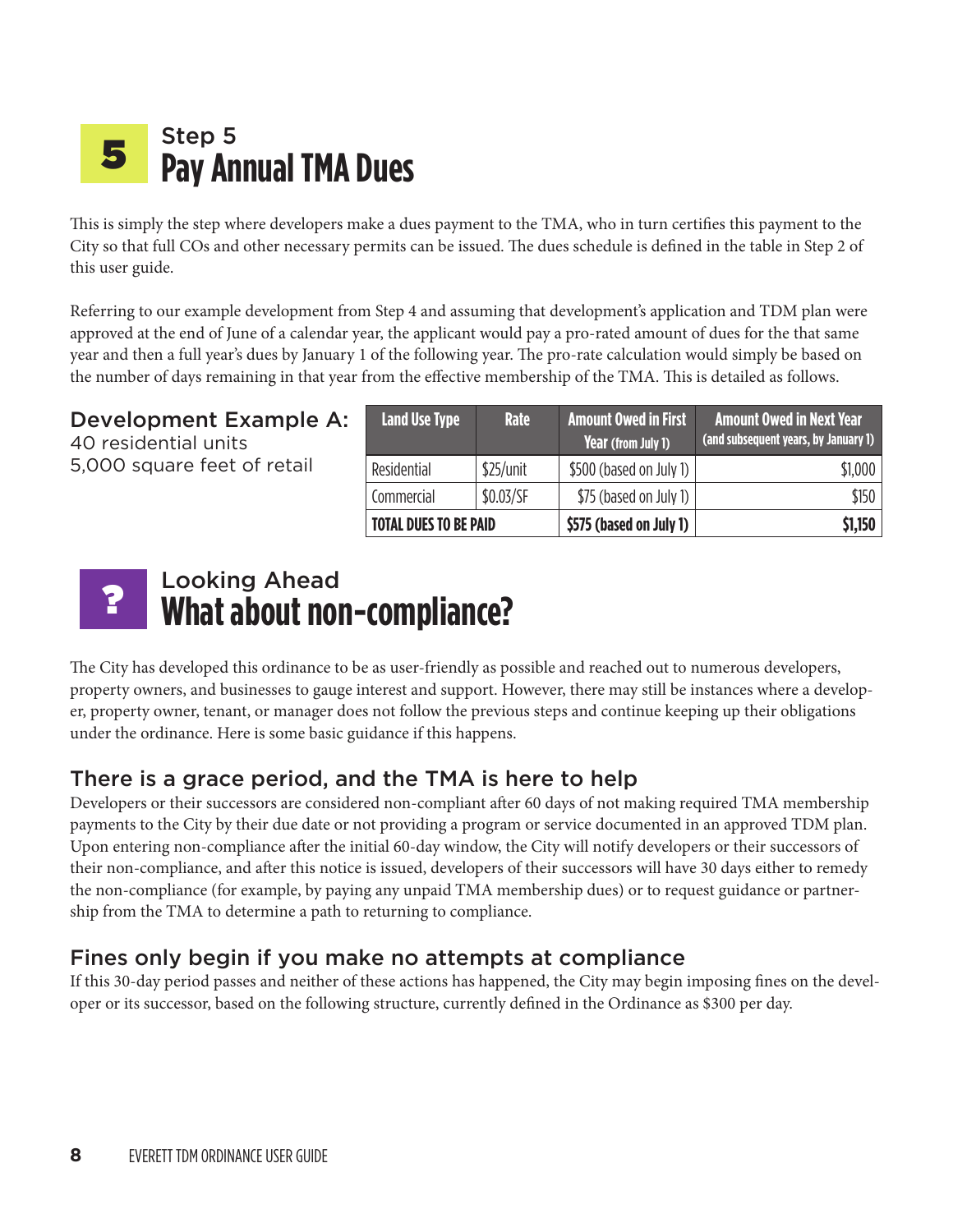# CITY OF EVERETT Transportation Demand Management Ordinance **TDM Worksheet for Developments under 100 Residential Units/100,000 SF of Commercial Space**

This form documents an applicant's compliance with the City of Everett Transportation Demand Management Ordinance (Section 35 of the Zoning Appendix, adopted in 2021) for smaller and mid-sized developments (under 100 residential units and/or 100,000 square feet of commercial space.

# **SECTION 1: INFORMATION FROM APPLICANT**

Name of proposed project:

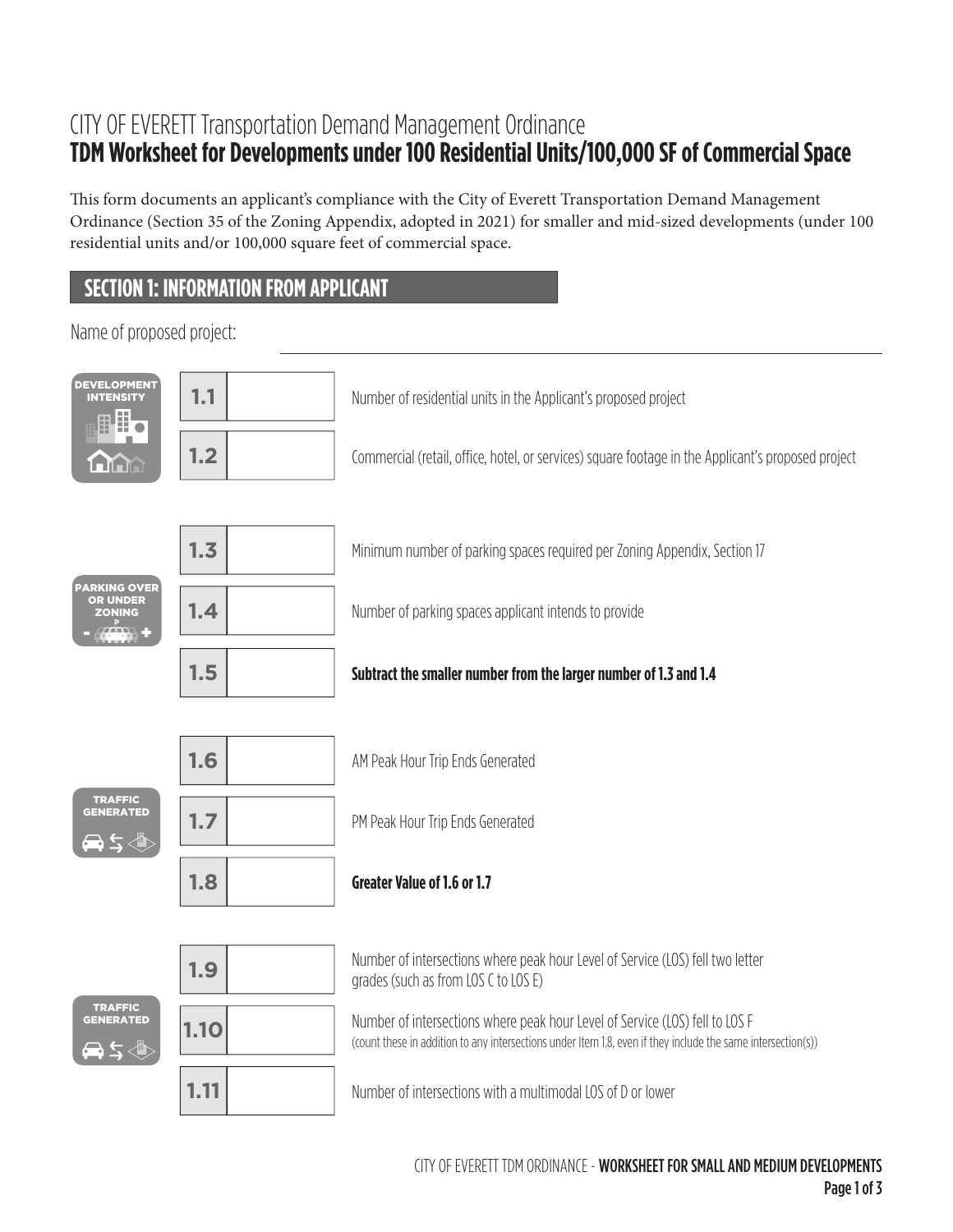# **SECTION 2: APPLICANT'S TDM IMPACT**

| Item 1.5 is:          | Impact score is                                                | Fill in with applicable: |
|-----------------------|----------------------------------------------------------------|--------------------------|
| 1 to 20, inclusive    | 2 points                                                       | [A]                      |
| 21 to 40, inclusive   | 4 points                                                       |                          |
| 41 to 60, inclusive   | 6 points                                                       |                          |
| Item 1.8 is:          | Impact score is:                                               | Fill in with applicable: |
| 0 to 100, inclusive   | 3 points                                                       | [B]                      |
| 101 to 200, inclusive | 5 points                                                       |                          |
| 201 to 300, inclusive | 8 points                                                       |                          |
| Greater than 300      | 3 points for every additional 100 or portion thereof above 300 |                          |
| Item 1.9 is:          | Multiply by this number                                        | Resulting Value          |
|                       | $\overline{2}$                                                 | $[{\mathcal C}]$         |
| Item 1.10 is:         | Multiply by this number                                        | Resulting Value          |
|                       | 3                                                              | [D]                      |
| Item 1.11 is:         | Multiply by this number                                        | Resulting Value          |
|                       | $\overline{\mathbf{2}}$                                        | [E]                      |

# **SECTION 3: APPLICANT'S TDM CREDITS (PRELIMINARY)**

The TDM Ordinance requires that a participating development provide TDM services or measures that result in a credit score equal to or greater than the development's impact score. These services or measures can be selected and coordinated in a TDM Plan to be approved as part of the overall development review process. This section is for applicants to provide a preliminary statement, if desired, of TDM measures and their resultant credit score.

| 3.1 | Calculate your <b>Credit Score</b> by selecting TDM options and their credit values |                        |
|-----|-------------------------------------------------------------------------------------|------------------------|
|     | Proposed TDM Measure (from Schedule of TDM Credits)                                 | Credit score is        |
|     |                                                                                     |                        |
|     |                                                                                     |                        |
|     |                                                                                     |                        |
|     |                                                                                     |                        |
|     |                                                                                     |                        |
|     |                                                                                     |                        |
|     |                                                                                     | <b>ADD TOTAL ABOVE</b> |